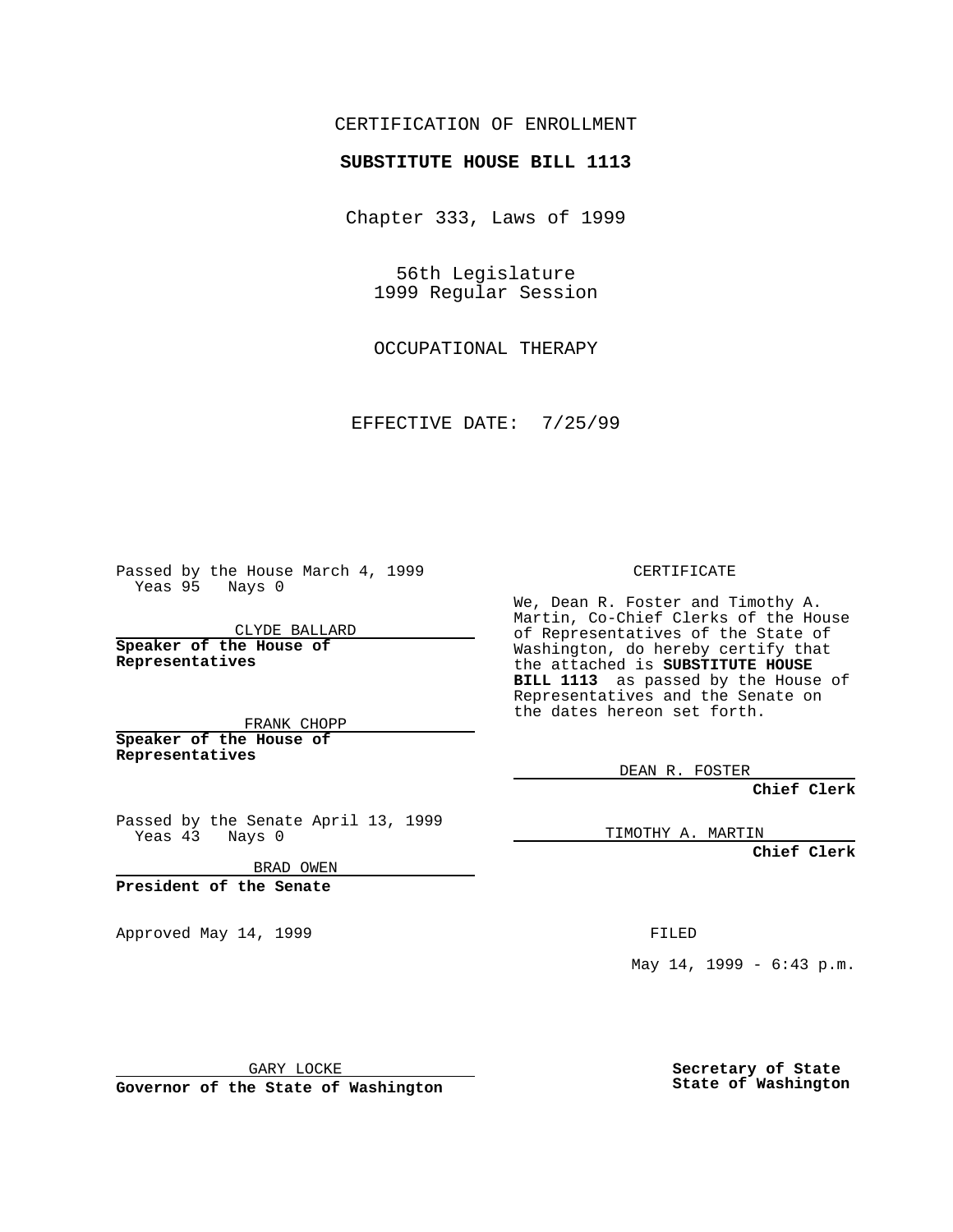## **SUBSTITUTE HOUSE BILL 1113** \_\_\_\_\_\_\_\_\_\_\_\_\_\_\_\_\_\_\_\_\_\_\_\_\_\_\_\_\_\_\_\_\_\_\_\_\_\_\_\_\_\_\_\_\_\_\_

\_\_\_\_\_\_\_\_\_\_\_\_\_\_\_\_\_\_\_\_\_\_\_\_\_\_\_\_\_\_\_\_\_\_\_\_\_\_\_\_\_\_\_\_\_\_\_

Passed Legislature - 1999 Regular Session

## **State of Washington 56th Legislature 1999 Regular Session**

**By** House Committee on Health Care (originally sponsored by Representatives Campbell, Cody and Boldt)

Read first time 02/16/1999.

 AN ACT Relating to the practice of occupational therapy; and amending RCW 18.59.020, 18.59.031, and 18.59.100.

BE IT ENACTED BY THE LEGISLATURE OF THE STATE OF WASHINGTON:

 **Sec. 1.** RCW 18.59.020 and 1991 c 3 s 153 are each amended to read as follows:

 Unless the context clearly requires otherwise, the definitions in this section apply throughout this chapter.

(1) "Board" means the board of occupational therapy practice.

 (2) "Occupational therapy" is the scientifically based use of purposeful activity with individuals who are limited by physical injury or illness, psychosocial dysfunction, developmental or learning disabilities, or the aging process in order to maximize independence, prevent disability, and maintain health. The practice encompasses evaluation, treatment, and consultation. Specific occupational therapy services include but are not limited to: Using specifically designed activities and exercises to enhance neurodevelopmental, cognitive, 17 perceptual motor, sensory integrative, and psychomotor functioning; administering and interpreting tests such as manual muscle and sensory integration; teaching daily living skills; developing prevocational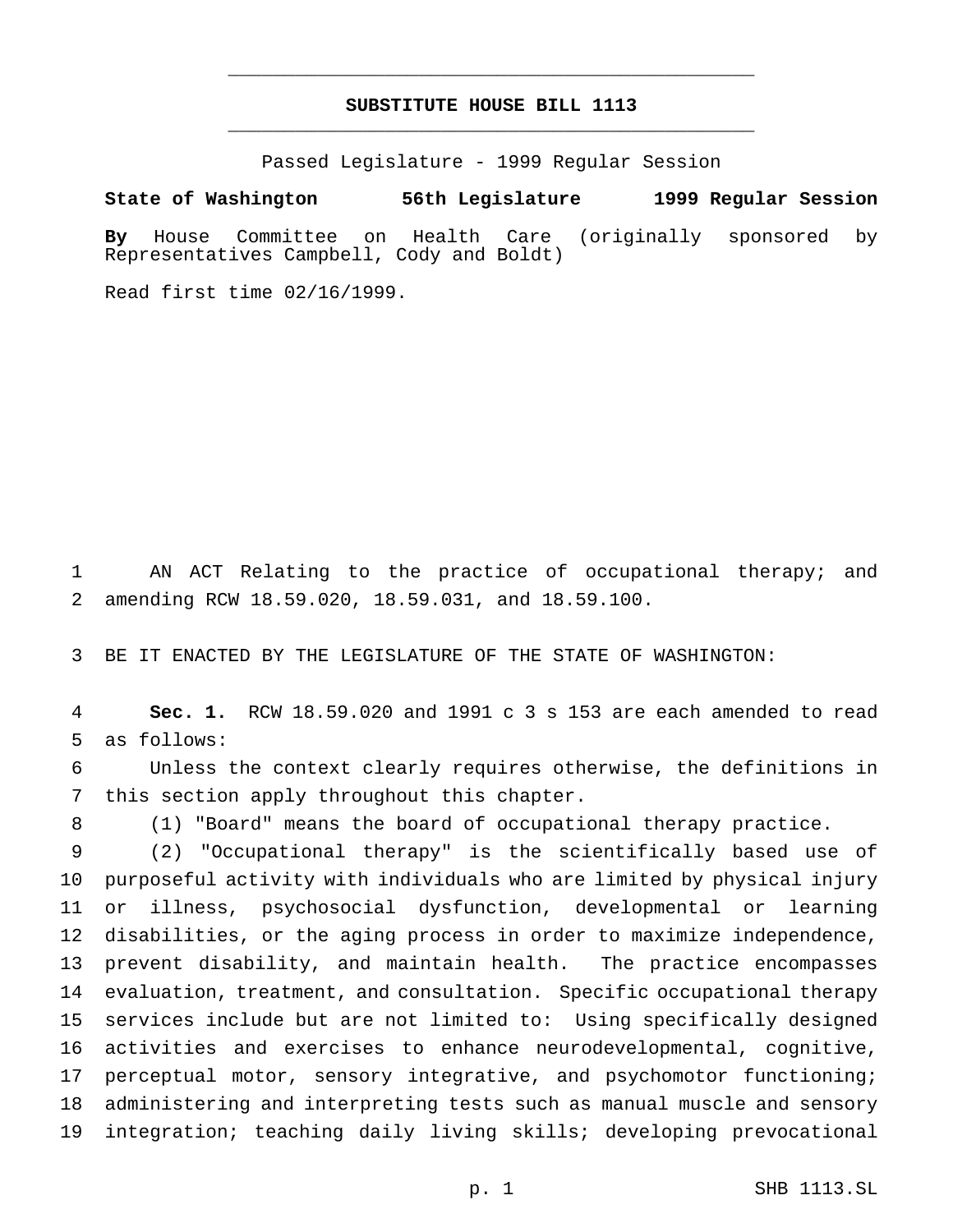skills and play and avocational capabilities; designing, fabricating, or applying selected orthotic and prosthetic devices or selected adaptive equipment; and adapting environments for the handicapped. These services are provided individually, in groups, or through social systems.

 (3) "Occupational therapist" means a person licensed to practice occupational therapy under this chapter.

 (4) "Occupational therapy assistant" means a person licensed to assist in the practice of occupational therapy under the supervision or with the regular consultation of an occupational therapist.

 (5) "Occupational therapy aide" means a person who is trained to perform specific occupational therapy techniques under professional supervision as defined by the board but who does not perform activities that require advanced training in the sciences or practices involved in the profession of occupational therapy.

 (6) "Occupational therapy practitioner" means a person who is 17 credentialed as an occupational therapist or occupational therapy assistant.

 (7) "Person" means any individual, partnership, unincorporated organization, or corporate body, except that only an individual may be licensed under this chapter.

22  $((+7))$   $(8)$  "Department" means the department of health.

 $((\{8\}) \cup 9)$  "Secretary" means the secretary of health.

 **Sec. 2.** RCW 18.59.031 and 1987 c 150 s 44 are each amended to read as follows:

 No person may practice or represent himself or herself as an 27 occupational ((therapist)) therapy practitioner without first having a valid license to do so.

 **Sec. 3.** RCW 18.59.100 and 1986 c 259 s 101 are each amended to read as follows:

 An occupational therapist shall, after evaluating a patient and if the case is a medical one, refer the case to a physician for appropriate medical direction if such direction is lacking. Treatment by an occupational therapist of such a medical case may take place only 35 upon the referral of a physician ((or podiatrist)), osteopathic physician, podiatric physician and surgeon, naturopath, chiropractor,